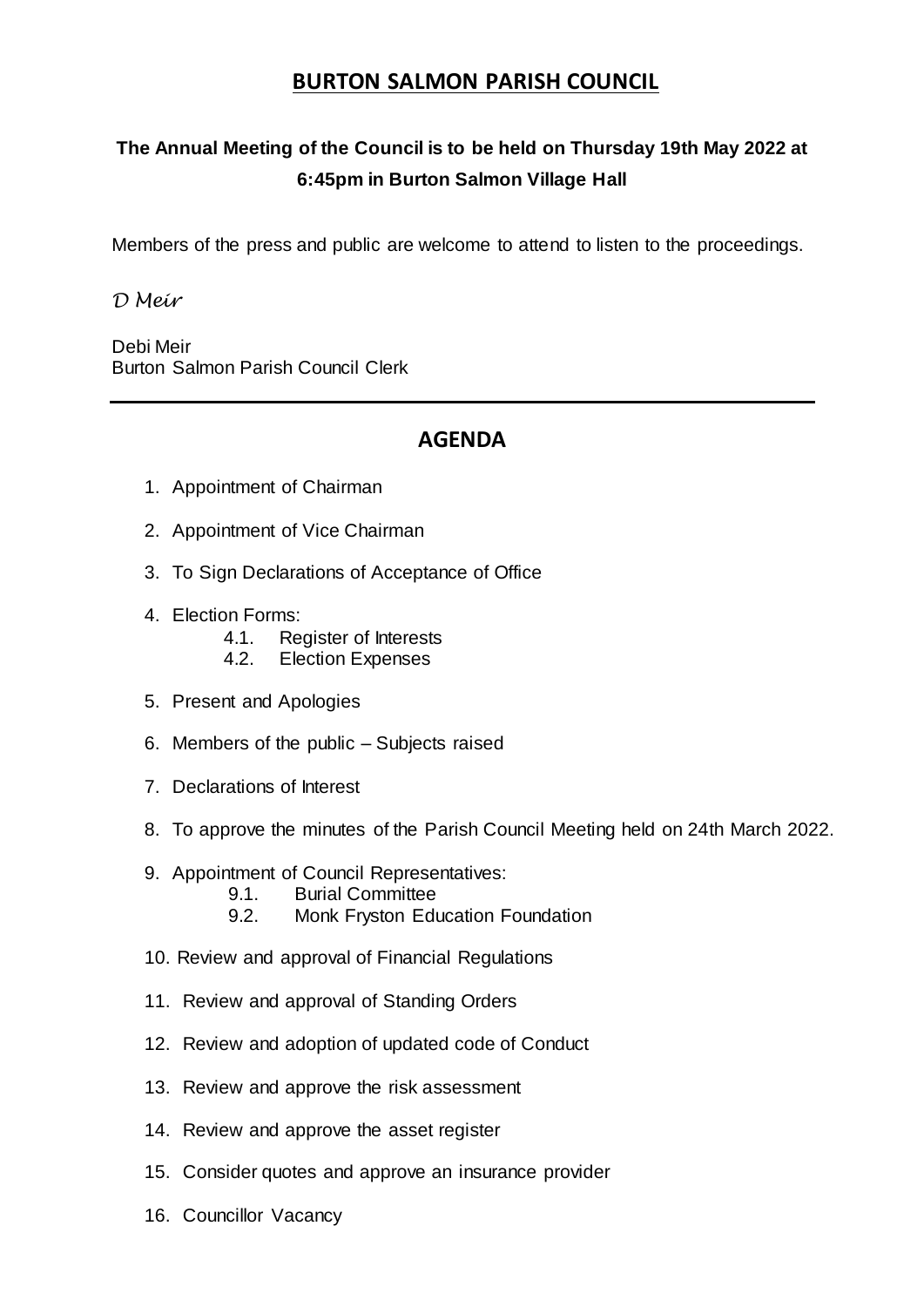- 17. Ongoing Matters to receive updates and agree any further actions:
	- 17.1. School parking
	- 17.2. Street lights
	- 17.3. Street cleaning
	- 17.4. Litter picking
	- 17.5. New Lane flooding
	- 17.6. School road marking
	- 17.7. Lane End bench repair
	- 17.8. Clerks contract
- 18. Correspondence See separate schedule below
- 19. Planning To review the planning register and agree any comments and further actions
- 20. To receive updates
	- 20.1. Village Hall Committee
	- 20.2. Village Defibrillator
	- 20.3. Burial Committee
	- 20.4. Monk Fryston Education Foundation
- 21. Finances 2022-23
	- 21.1. To approve expenditure items
	- 21.2. To review the budget report
- 22.Annual Return 2021-22
	- 22.1. Review internal Audit report and system of internal control and agree any actions
	- 22.2. To review and approve the Annual Governance Statement
	- 22.3. To review and approve the Receipts and Payments account and the Annual Accounting Statement
	- 22.4. To review and approve the Certificate of exemption from External Audit
	- 22.5. To set the period for the exercise of public rights
- 23. Minor Matters
- 24. Date and time of next meeting